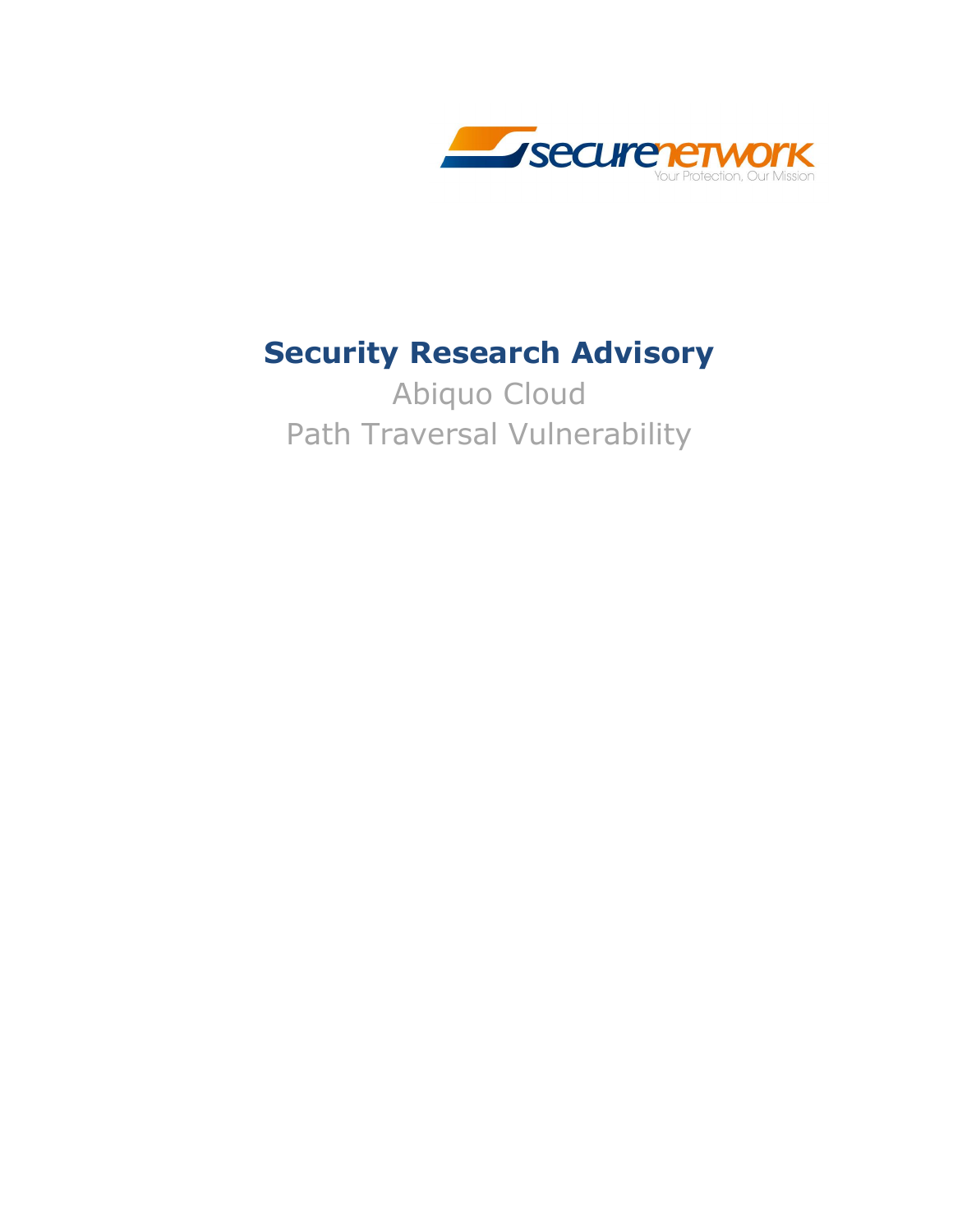## Table of Contents

| SUMMARY                      | ົ |
|------------------------------|---|
| <b>VULNERABILITY DETAILS</b> | ∍ |
| <b>TECHNICAL DETAILS</b>     | Δ |
| <b>LEGAL NOTICES</b>         |   |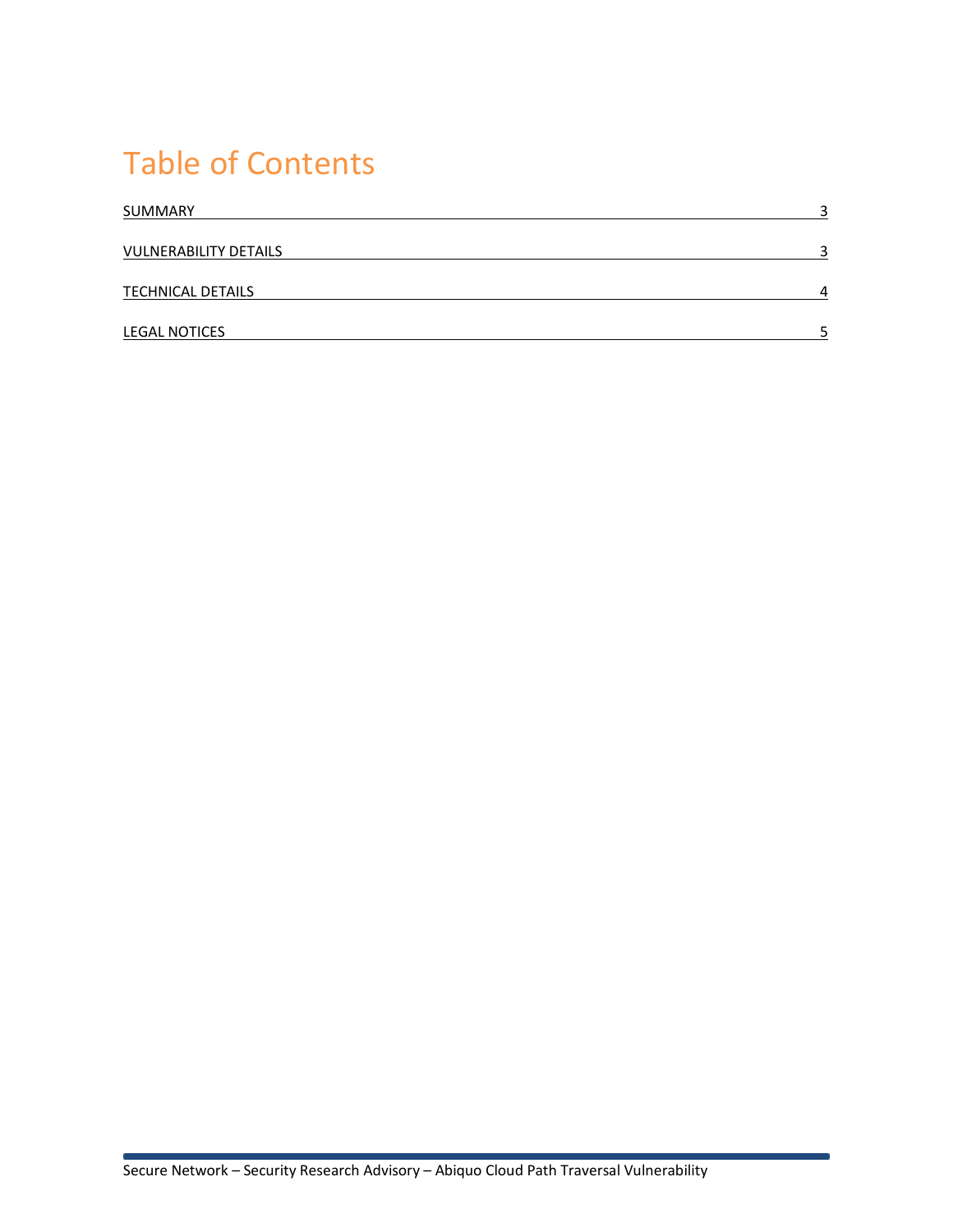| Path Traversal |                                      |            |                     | <b>Advisory Number</b>   |                   |
|----------------|--------------------------------------|------------|---------------------|--------------------------|-------------------|
|                |                                      |            |                     | SN-10-07                 |                   |
| Severity       | Software                             | Version(s) | Accessibility       | <b>CVE</b>               | Author(s)         |
|                | Abiquo Cloud<br>Community<br>Edition | 1.5<br>1.0 | Remote              | $\overline{\phantom{0}}$ | Claudio Criscione |
|                | <b>Vendor URL</b>                    |            | <b>Advisory URL</b> |                          |                   |
|                | http://www.abiquo.com                |            |                     |                          |                   |

| Date       | <b>Details</b>        |
|------------|-----------------------|
| 08/06/2010 | Vendor disclosure     |
| n./d.      | Vendor acknowledgment |
| n./d.      | Patch release         |
| n./d.      | Public disclosure     |

#### Summary

From the product's web page: "Designed from the ground-up to provide next generation Cloud management, Abiquo is the most complete and advanced solution available on the market today. Abiquo not only provides class-leading features like virtual to virtual conversion, it is easy to implement and operate, liberating your IT organization from the drudgery of managing thousands of virtual machines, without relinquishing control of the physical infrastructure."

Multiple pre-authentication remote path traversal vulnerabilities were identified in Abiquo's REST management interface.

### Vulnerability Details

Abiquo's REST management interface provides a rich set of APIs to manipulate virtual machines or the whole datacenter. The REST interface does not implement any specific authentication for some functions, failing to properly validate user's input.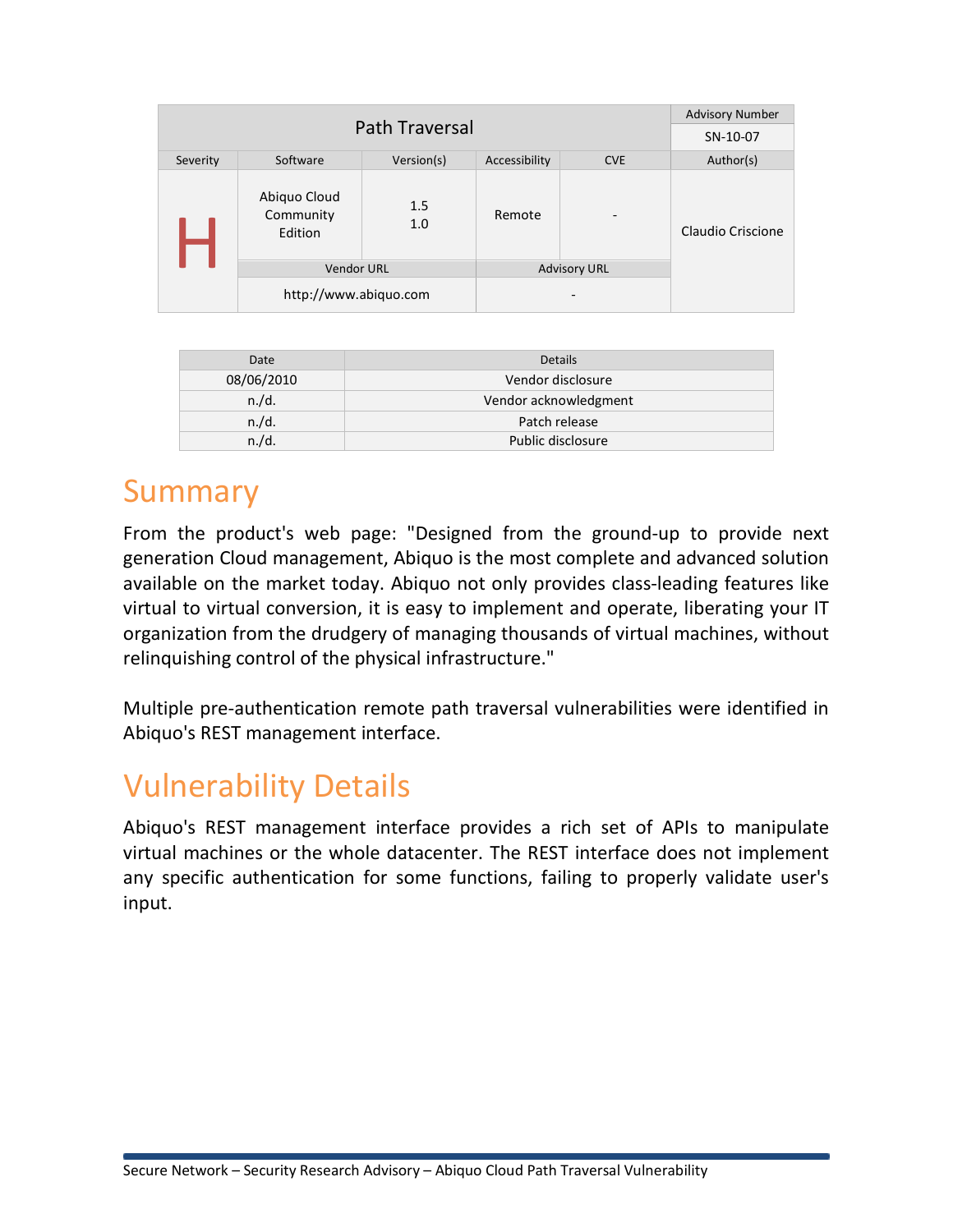# **Technical Details**

#### **Description**

The issue can be exploited with any web browser by issuing the following request to the REST endpoint.

PoC Request:

```
/am/rest_AM/downloadFileFromPath/?imagePath=../../../../../../../../../.
./etc/passwd
```
A VASTO module has been developed to exploit the issue.